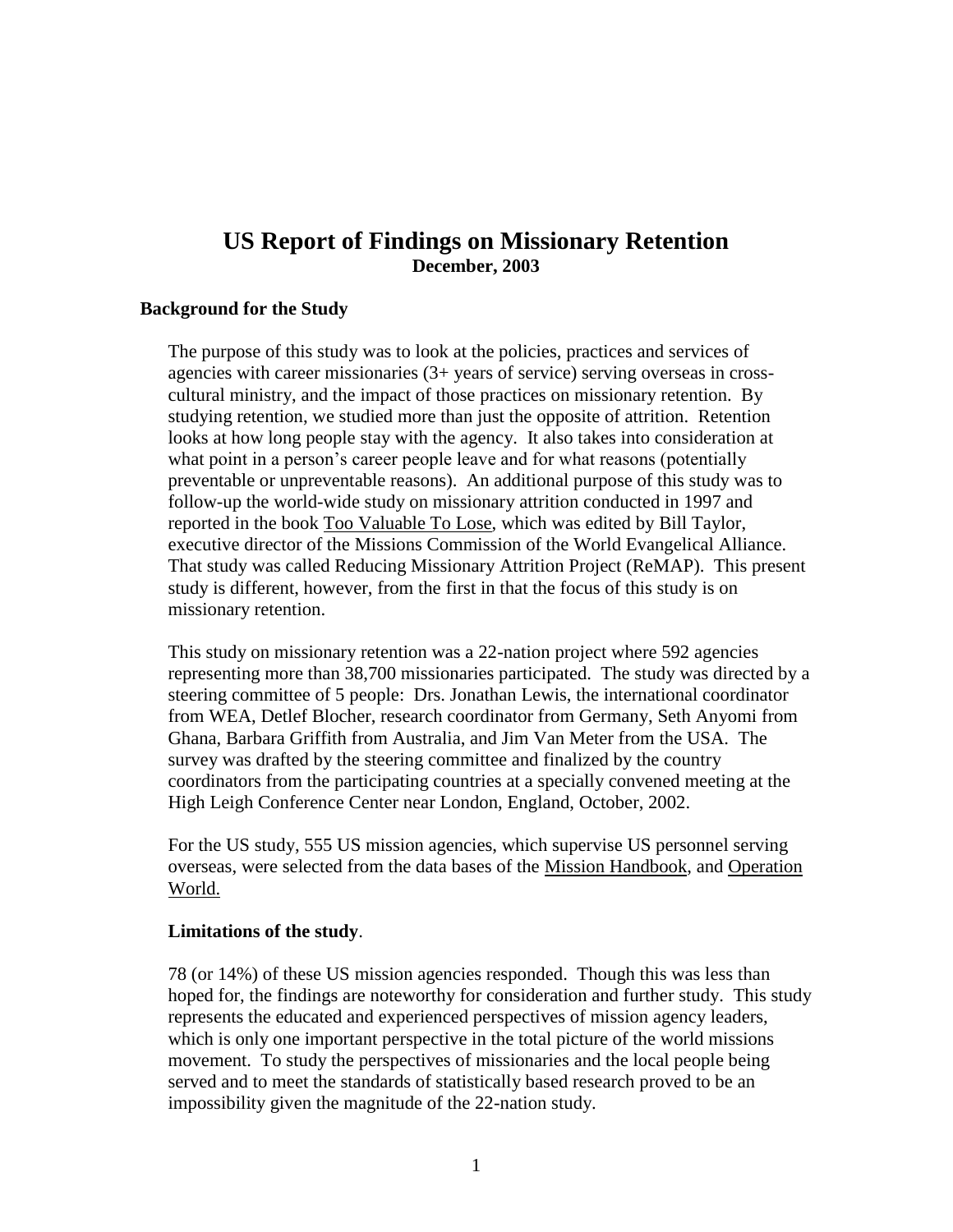The 78 reporting USA agencies represent:

- 15,087 USA missionaries
- 27 denominational agencies
- 51 non-denominational agencies
- with an average size of 193 missionaries
- average agency age or number of years sending missionaries: 58 years
- 46 agencies had 1-99 missionaries
- 16 agencies had 100-199 missionaries
- 11 had 200-499 missionaries
- 5 had 500+ missionaries

#### **Some Definitions**

 $\overline{a}$ 

**Retention** is the ability of a mission agency to keep its missionaries. Retention is more than the opposite of attrition. Retention takes into consideration who the people are in the agency, how long they have been with the agency, at what point in a person's career a person leaves, and the reasons for that leaving. It is believed that the practices and policies of an agency relate to the longevity of service of its personnel, because they are expressions of how personnel are treated. Studies have shown that there is relationship between how personnel are treated and their longevity. $<sup>1</sup>$ </sup>

In this study, the term **"total retention"** refers to the total number of people remaining in an agency each year. People will leave an agency each year, and the reasons for their leaving would include all reasons, preventable or unpreventable, voluntary or involuntary. **The total retention rate (RRT)** means the percentage of all of the people in an agency retained each year, knowing that those that left during the year would have left for any reason, including preventable or unpreventable.

The "**preventable" retention** refers to the people an agency retains during the year, when only those who left for potentially preventable or voluntary reasons are taken out of the picture. **The preventable retention rate (RRP)** is the percentage of people retained each year, after those who left for potentially preventable reasons, like personal, agency, work or team-related reasons or dismissal by the agency. In some ways, this rate may be the most important rate, when an agency wants to try to increase its retention rate. By reducing the number of people leaving for preventable reasons the overall retention rate of the agency will increase. If the "preventable" reasons for people leaving can be addressed and changes made, then there is the potential for increased retention and longevity of personnel.

<sup>&</sup>lt;sup>1</sup> Best Practices in Organization Development and Change, Carter, Giber, and Goldsmith, eds, Jossey-Bass/Pfeiffer, 2001, p. 302.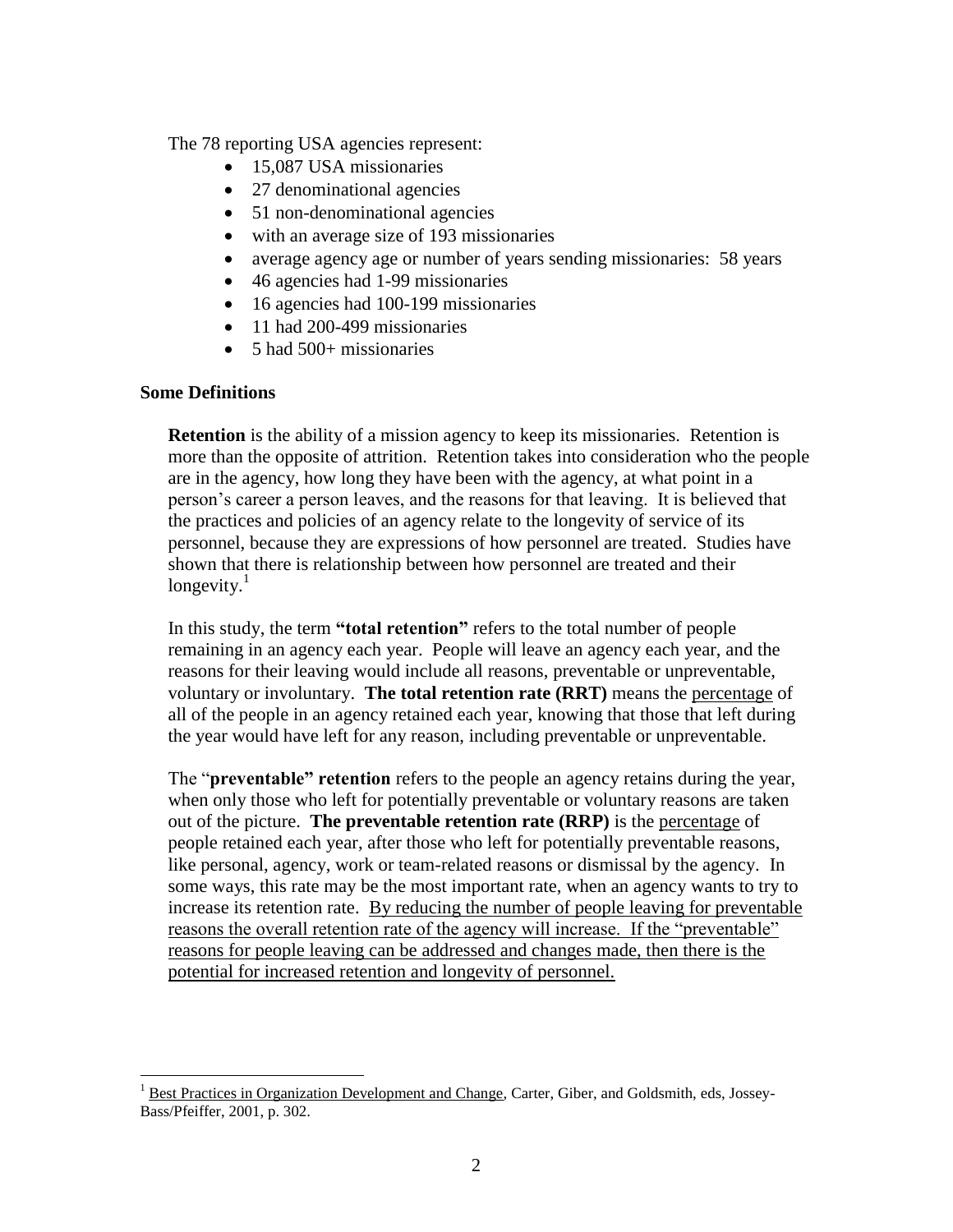The term **"unpreventable" retention** refers to the people remaining to serve the agency, after other people had to leave for "unpreventable" reasons, like normal retirement, death in service, loss of visa, expulsion from the country, disability due to illness, appointment to a leadership position in the agency, or completion of a predetermined, limited length of assignment. The **"unpreventable" retention rate (RRU)** means the percentage of people an agency retains during the year, when only those who left for unpreventable, unavoidable reasons are taken out of the picture. It is the percentage of people retained each year, after those who left for unpreventable reasons.

Because this was a survey of mission practices, mission administrators were asked to respond to the survey. This report, therefore, reflects the mission administrators' assessment of their practices. **It is important to note that these are the findings of the participating agencies, and may not necessarily reflect all US agencies**. We are indeed grateful for the cooperation of these agencies; it is believed that these findings can be helpful to the broader community of mission agencies.

#### **Some General Findings Among US reporting agencies**

### **Codes of reference for the following findings: \*confidence level of 90%, \*\*confidence level of 95%, \*\*\*confidence level of 99%**

#### **A. Total Retention Rate (RRT)**

- 1. The average annual total retention rate (RRT) for all reporting agencies is 94.56%. This means that when an agency keeps 94.56% of its people each year, over a 10-year period, it keeps 57% of its people and loses 43%.\*\*\*
- 2. For denominational based agencies, the RRT is 95.41%, which means they retain 62.5% of their people over a 10-year period.\*\*\*
- 3. For non-denominational agencies the RRT rate is 93.67%, which means they will retain 52% of their people over a 10-year period.\*\*\*

### **B. Preventable Retention Rate (RRP)**

- 1. When only people leaving for potentially preventable reasons were considered the average annual preventable retention rate (RRP) for these US agencies was 97.95%. For those reporting denominational agencies the RRP was 99.06 % versus 96.22% for non-denominational agencies. Of those who left denominational agencies, 20 % left for potentially preventable reasons, whereas 60% of those leaving non-denominational agencies did so for potentially preventable reasons.\*\*\*
- 2. The number of missionaries leaving for preventable reasons is increasing over the past 20 years. (1.69% per year during the period from 1981-1985 versus 2.17% per year during the period from  $1995-2000$ .)\*\*\*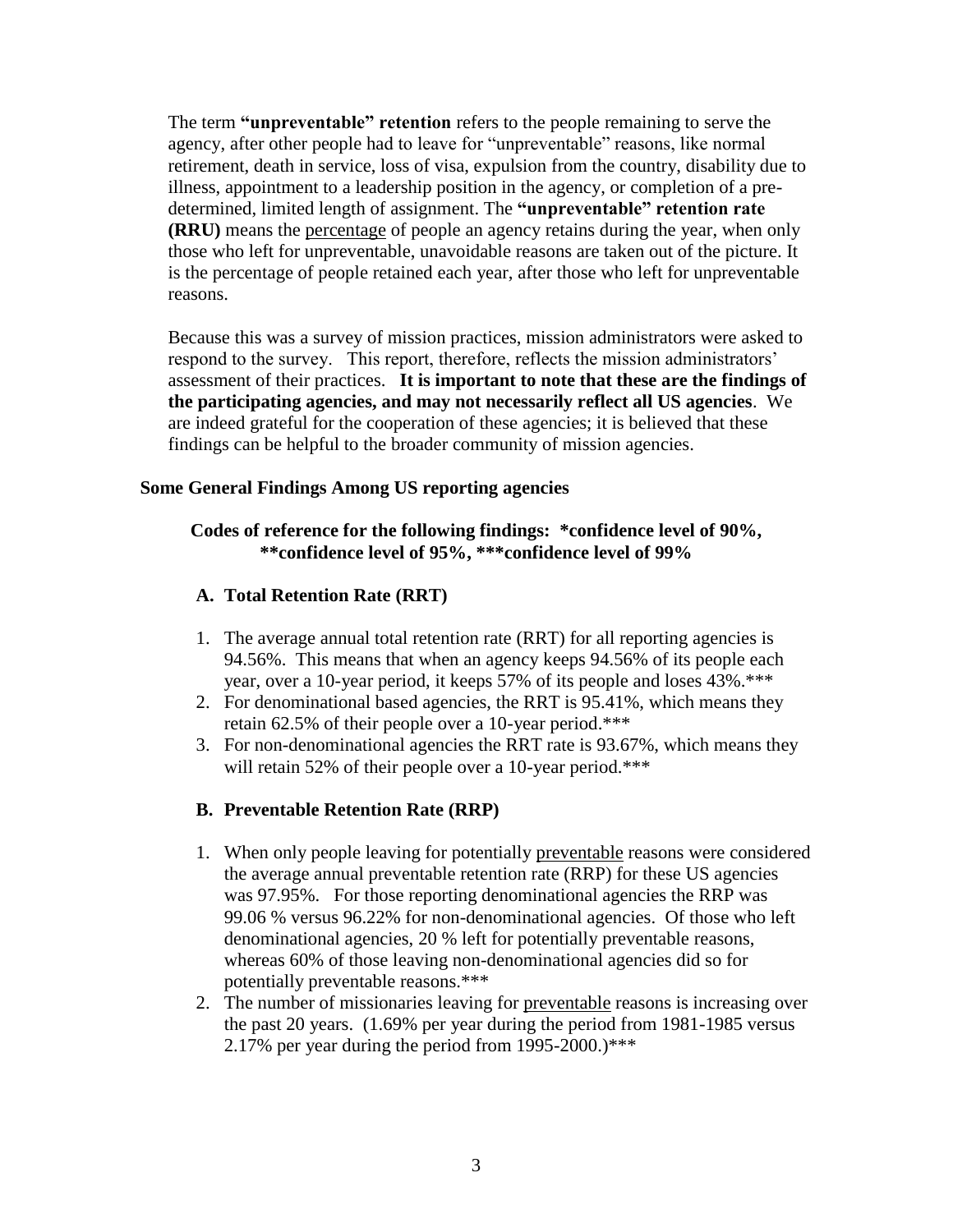### **C. Background Findings**

- 1. The average length of service for those who have left in 2001-2002 is 12 years of service.
- 2. An average of 7.5% of a missionary's support from these agencies is allocated for retirement.
- 3. Agencies allocate on the average 24% of their missionary personnel to the unreached peoples (countries which are less than 1% Evangelical).
- 4. Agencies allocated on the average 26% of their personnel in the areas of evangelism and church planting in countries with more than 1% Evangelicals.
- 5. Agencies allocated on the average 22% of their personnel to serving ministries which support existing churches (Bible teaching, pastoral, etc)
- 6. Agencies allocated on the average 14% of personnel to social and community work.
- 7. Agencies assigned on the average 13% of their personnel to service ministries (translation, missionary children's education, aviation, administration, etc.).
- 8. When US agencies were asked to list the top 4 **factors that contribute most** to missionaries attaining their objectives, 75 of the 78 agencies answered:
	- a. Development of good relationships/team (32 agencies)
	- b. Commitment to the ministry (27 agencies)
	- c. Effective leadership with good supervision and accountability (25)
	- d. Clear objectives, goals and expectations that are agreed upon (24)
		- 9. When the agencies were asked to list the **factors that most hinder** missionaries from attaining their field objectives, 74 of the 78 agencies responded:
	- a. Lack of finances (30 agencies)
	- b. Family issues (28 agencies)
	- c. Relationship problems (27 agencies)

#### **Comparison of the high and low US retention agencies**

Agencies were asked to give statistics of the number of people who have joined and left their agency over the past 3-20 years, in order to determine the retention rate for their agency. 70 of the 78 agencies provided Retention Records of which 65 yielded statistically significant retention rates (a margin of error of less than two standard deviations).

To discover those findings, which most directly relate to the retention of the missionaries in these reporting agencies, the organizational data submitted were correlated with the agencies' retention rates based on potentially preventable attrition rate (RRP). The assumption was that, when an agency had a high retention rate (RRP), those agencies were doing some noticeably good things that should be highlighted and given attention. The agencies were then divided into 6 groups from highest to lowest according to their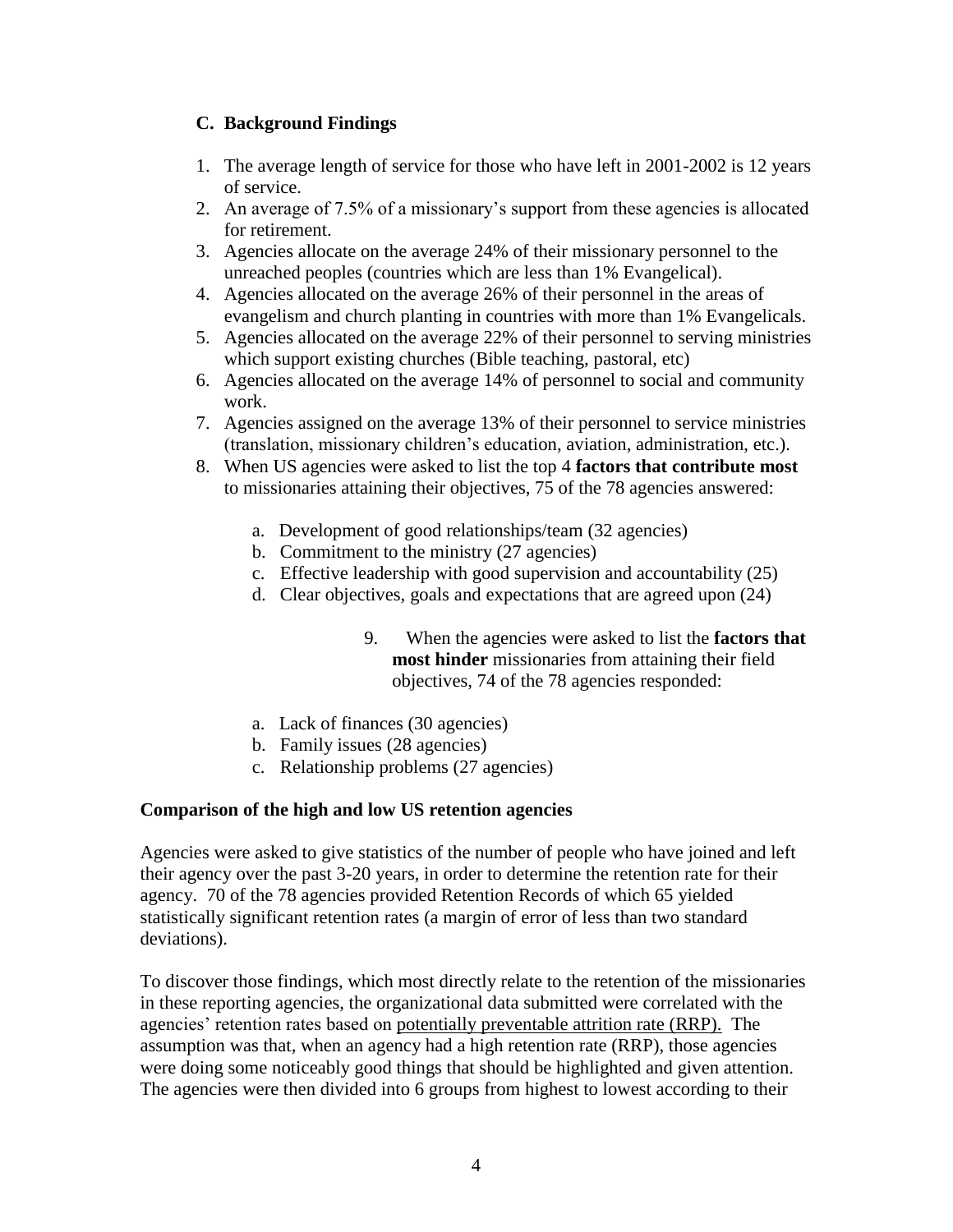calculated retention rate (RRP). The highest group of 11 agencies was then compared with the lowest group of 11 agencies to identify the differences in the practices between the two.

- 1. 2% of people in high retention agencies leave for potentially preventable reasons, versus 7.5% in low retention agencies.
- 2. 2.2% of people in high retention agencies leave annually for unpreventable reasons (like retirement, loss of visa, etc) versus 1.2% in low retention agencies.
- 3. Over the past 20 years, the number of people leaving for potentially preventable reasons in high retention agencies has remained stable (.1%-.3%). In low retention agencies, the percentage of people leaving for preventable reasons has increased from 5.8% from 1981-1985 to 8.7% from 1996-2000.
- 4. Over a 10-year period, the high retention agencies keep 78% of their people and low retention agencies keep 38% of their people.
- 5. The average **length of service** for those who left high retention agencies during the period 2001-2002 was 22 years, versus 10 years for low retention agencies.\*\*
- 6. High retention agencies allocated 9% of missionary support for **retirement** versus 5.8% for low retention agencies. (The 9% represents only the average for 7 high retention agencies. 4 high retention agencies left this blank).
- 7. When retention is looked at in terms of the **percentage of personnel allocated** to various types of ministries, there are some differences.
	- a. Surprisingly, high retention agencies assign more people to work among the unreached peoples, a work which would tend to produce greater turnover of personnel (31% vs 19%). With more than 30% of their people assigned to work among the unreached, the high retention agencies still keep their numbers up.
	- b. 23% of personnel from high retention agencies are ministering in evangelism and church planting versus 32% from low retention agencies.
	- c. High retention agencies assign 25% of their personnel to work in support of existing churches versus 20% coming from low retention agencies.
	- d. High retention agencies allocate 11% of their personnel to social and community work versus 5% from low retention agencies.
	- e. The biggest difference is in the allocation of personnel to services like translation, missionary children's education, administration, etc. High retention agencies assign 10% to these ministries, whereas low retention agencies assign 23%. Are these kind of ministries more prone to turnover?
- 8. When the **selection criteria** as a whole was compared, high retention agencies placed more weight on the selection criteria for screening purposes than low retention agencies.\*\* High retention agencies placed a significantly greater weight on:
	- a. Previous church ministry experience.\*\*
	- b. The demonstration of mature Christian character and spiritual disciplines of prayer and devotional life.\*
- 9. High retention agencies spend 6 weeks in orientation, whereas low retention agencies spend 3 weeks.\*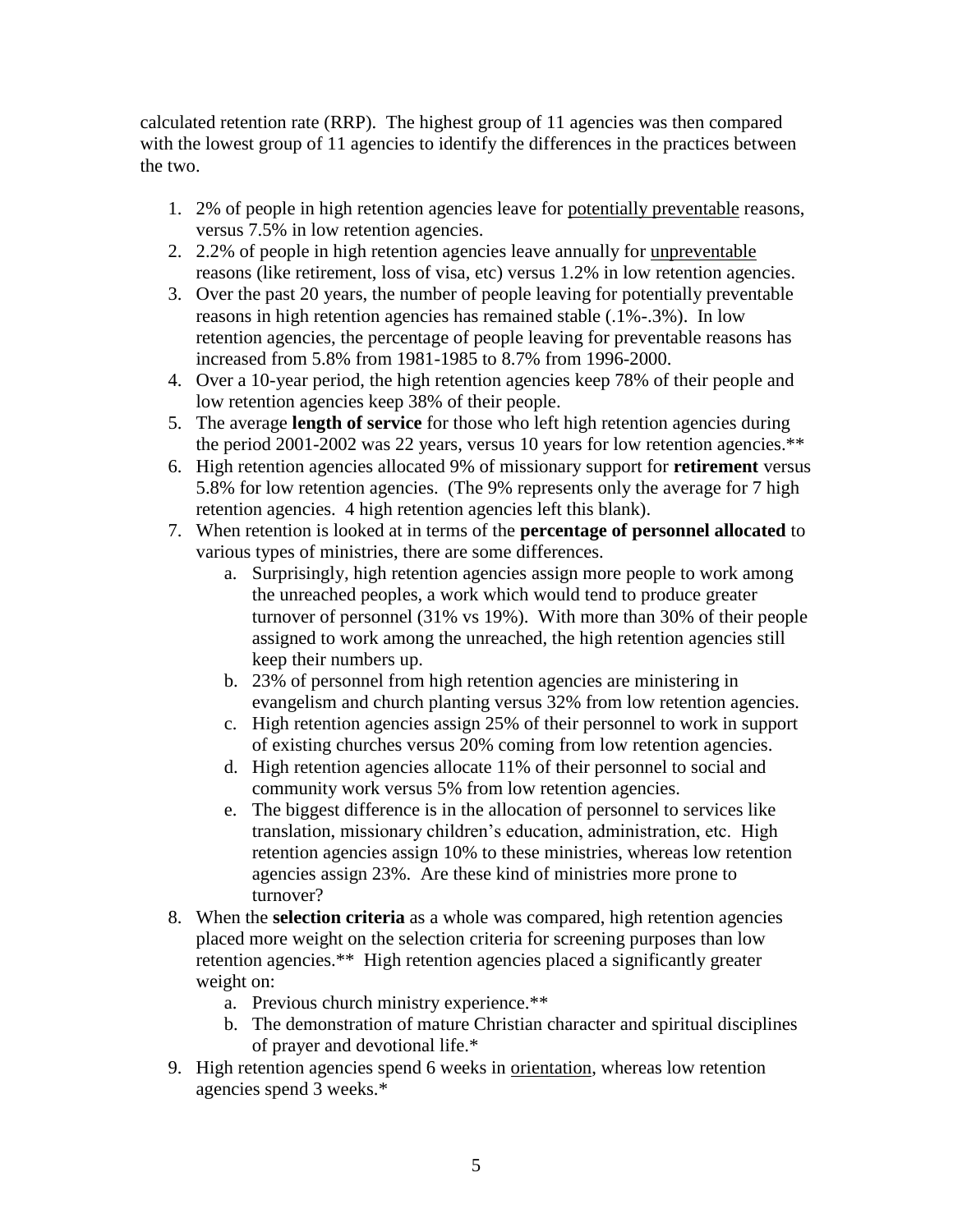- 10. When **spiritual factors** (prayer support backing, prayer emphasis in the agency, and ability to deal with spiritual warfare) were considered together, high retention agencies tended to rate themselves higher than lower retention agencies.
- 11. When **personal care and family issues** were considered together with the agency's **communication, re-entry and debriefing practices**, high retention agencies rated themselves higher than the low retention agencies.\*
- 12. The high retention agencies rated themselves higher for the **home office** services offered (communication with the field, encouraging home church involvement, pre-field screening, pre-field orientation, prayer, re-entry programs, and debriefings) than lower retention agencies. \*\*

## **Some Differences between Large and Small Agencies**

The 65 agencies with reliable retention rates were divided into two groups:

- 1. 30 large agencies (100 or more cross-cultural workers) with an average size of 434 missionaries.
- 2. 35 small agencies (less than 100 workers) with an average size of 41 missionaries.

A set of correlation analyses was conducted for each group, examining how responses to the survey questions related to the total retention rate (RRT), preventable retention rate (RRP) and length of service. The following are significant correlations that resulted, showing differences between the large and small high retention agencies:

### **Some Correlations with the Large Agencies**

### **A. Practices that correlate with total retention (RRT)**

High total retention rates (RRT) in large mission agencies are associated with:

- 1. agency age\*
- 2. the screening factor "demonstrates mature Christian character and discipline (prayer and devotional life)".\*
- 3. less number of personnel with just high school qualifications.\*\*\*
- 4. less preventative member care\*\* (This was unexpected. See explanation at bottom of next page)
- 5. less "people our missionaries serve are becoming followers of Christ"\*\* (this was unexpected).
- 6. less pastoral care at a field level\*\* (this was unexpected)
- 7. effective use of project finances\*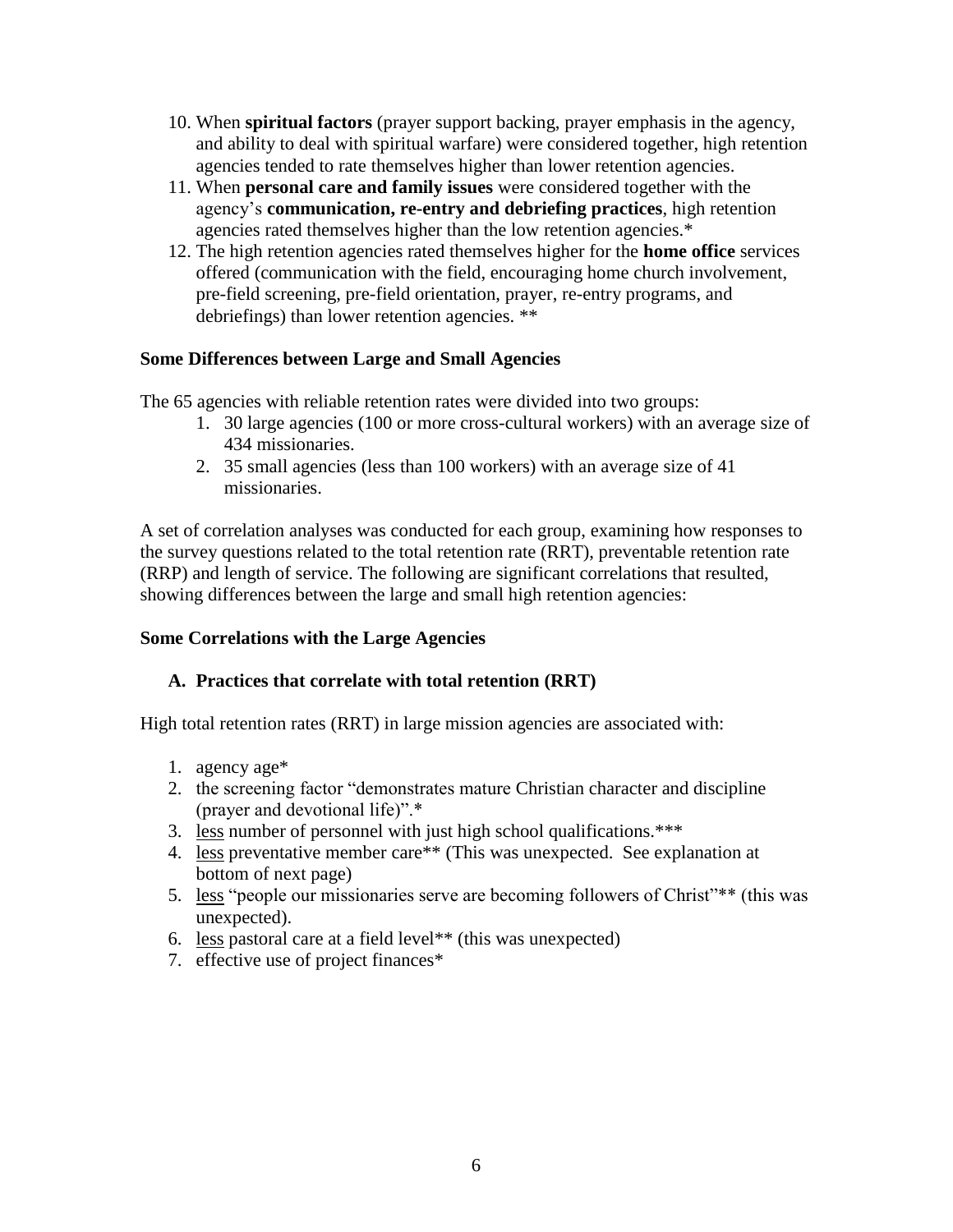### **B. Practices that correlate with preventable retention (RRP)**

For large agencies, high "preventable" retention rates (RRP) are associated with:

- 1. the screening factor "knows and is committed to agency principles and practices"\*\*
- 2. the screening factor "previous ministry experience in a local church"\*
- 3. the screening factor "meeting health requirement through a psychological assessment"\*
- 4. the screening factor "firm and stable prayer support"\*\*
- 5. less resources allocated for preventative member care\*\* (this was unexpected)
- 6. satisfactory health care services\*
- 7. adequate sustained financial support\*\*
- 8. effective use of project finances\*\*
- 9. screening out unsuitable persons\*
- 10. formal debriefing during home assignments\*

#### **C. Practices that Correlate with Length of Service**

Large high retention agencies that give weight to the following items have missionaries who, on the average, have more years of service with the agency. Length of service is related to:

- 1. marital contentment\*
- 2. previous ministry experience in a local church\*\*
- 3. annual performance/ministry reviews\*\*
- 4. documented and adequate procedures for handling complaints.\*\*
- 5. missionaries' commitment to their ministry\*\*
- 6. missionaries developing leadership among the people they serve\*\*
- 7. satisfactory schooling opportunities for children\*
- 8. satisfactory health care services\*\*
- 9. risk assessment and contingency plans in place.\*\*
- 10. formal debriefing during home assignments\*

Three items related to member care (numbers A4, A6 and B5) had negative correlations and these were unexpected. It may be that, because these are large high retention agencies, their policies and practices are reducing their need for preventative member care. This would be supported by the fact that large high retention agencies tend to give more emphasis to screening in order to prevent unsuitable persons from going to the field (A2, B1-4, C1-2). These practices, coupled with annual reviews (C3), debriefings (C10), and procedures for handling complaints (C4), could explain the decreasing need for resources to be specifically devoted to preventative member care. It would be important to get feedback from the missionaries themselves, to see if this is also their perspective. In contrast, smaller high retention agencies had positive correlations with member care issues (see next section on correlations for high retention small agencies).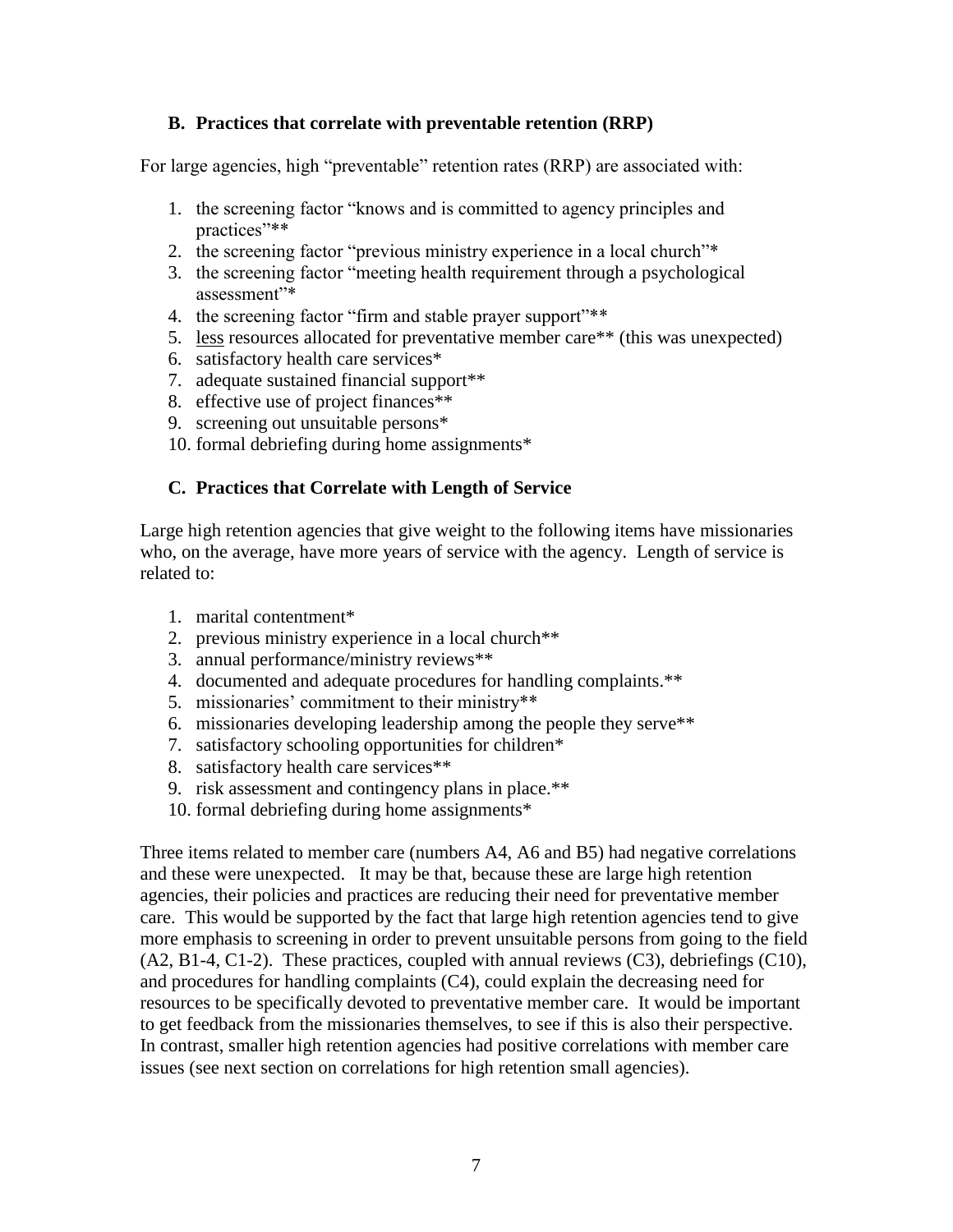Concerning the negative correlation of A5, "people our missionaries are serving are becoming followers of Christ," this was also unexpected. Perhaps this is because these are older agencies, who may have come to the point in their philosophy of ministry to focus more on leadership development and less on evangelism, as evidenced by the strong correlation between length of service and developing leadership among the local people (see C.6).

#### **Some Correlations with Small Agencies**

A different set of practices appears to be associated with high retention for small agencies.

## **A. Practices that Correlate with Total Retention (RRT)**

High total retention rates (RRT) are:

- 1. negatively correlated with agency age. The younger small agencies have high retention rates than older small agencies.\*\*
- 2. negatively correlated with the percentage of personnel involved in service ministries (translation, missionary children's education, aviation, administration, etc).\*
- 3. related to selecting people who demonstrate mature Christian character and discipline (prayer and devotional life)\*
- 4. negatively correlated with meeting physical health criteria (this was unexpected)\*\*
- 5. negatively correlated with meeting psychological health criteria.\*\*\* (This was unexpected. See comment at the bottom of the next page.)
- 6. negatively correlated with percentage of personnel meeting only high school qualifications\*\*
- 7. related to the percentage of personnel having bachelor degrees\*
- 8. related to mission agency's own orientation program\*
- 9. related to missionaries being included in major decisions related to the field\*
- 10. related to effective communication between sending base and field\*\*
- 11. related to policies that are well documented and understood\*
- 12. related to people our missionaries serve are becoming followers of Christ\*
- 13. related to missionaries developing leadership among the people they serve\*\*\*
- 14. related to missionaries experiencing a sense of fulfillment in their ministry\*\*
- 15. related to home churches being encouraged to be involved in the life and ministry of their missionary\*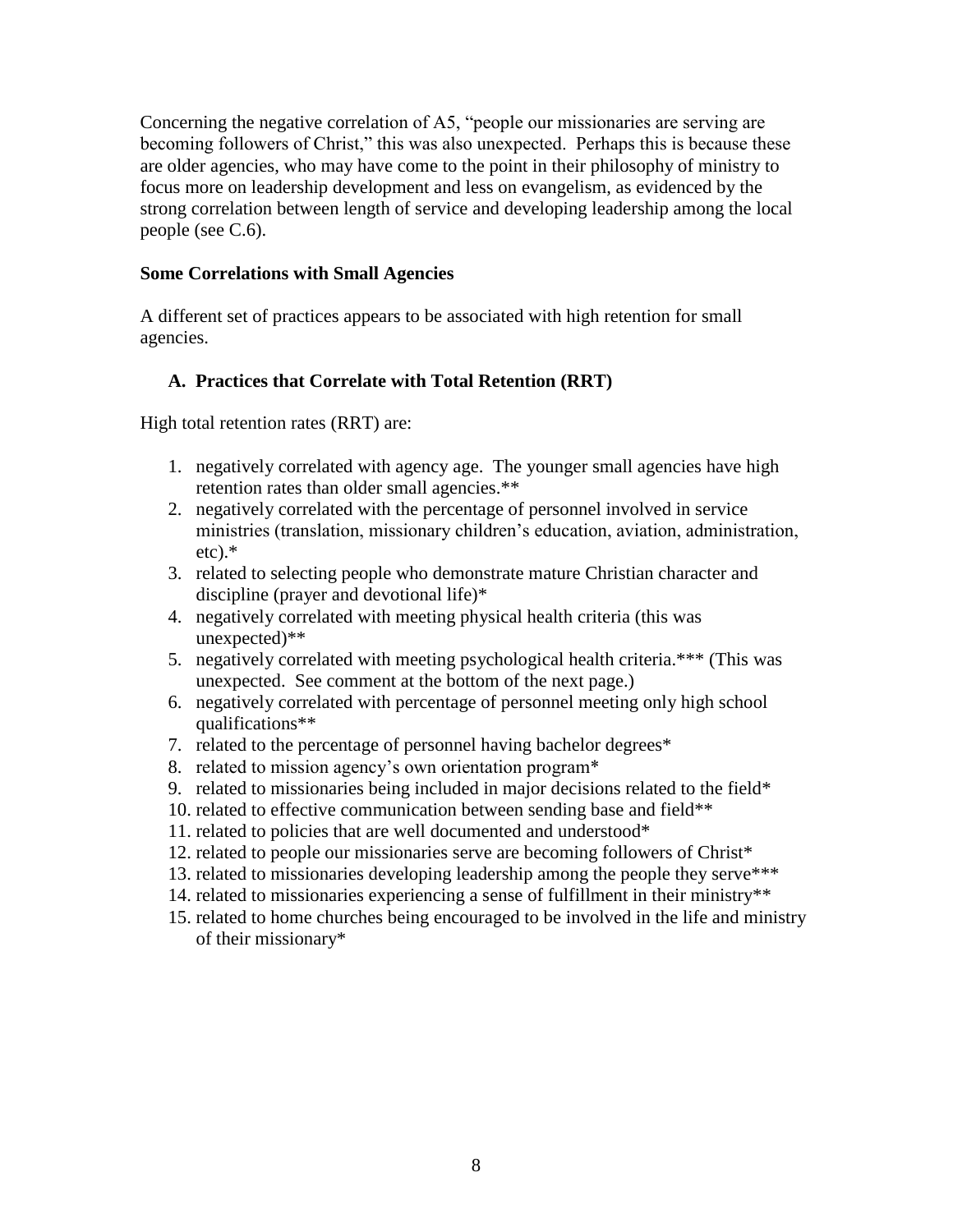### **B. Practices that Correlate with Preventable Retention (RRP)**

For small agencies, high "preventable" retention rates (RRP) are associated with:

- 1. lower percentages of personnel involved in service ministries (translation, missionary children's education, aviation, administration, etc).\*
- 2. lower percentages of personnel meeting only high school qualifications\*\*\*
- 3. lower ratings for screening to meet psychological health criteria.\*\* (This was unexpected. See comment below)
- 4. effective communication between sending base and field\*\*
- 5. policies that are well documented and understood\*
- 6. missionaries knowing how to handle spiritual warfare\*
- 7. the church on the field valuing the ministries of our missionaries\*\*
- 8. missionaries who are developing leadership among the people they serve\*\*\*
- 9. project funds being used effectively\*

### **C. Practices that Correlate with Length of Service**

Smaller high retention agencies that give heavy weight to the following practices have missionaries who on the average return after more years of service with the agency. Length of service is associated with:

- 1. the more missionaries the agency has (size of agency)\*\*
- 2. less psychological health testing.\* (This was unexpected. See comment below)
- 3. time and money spent on preventative member care\*\*
- 4. missionaries being included in major decisions related to the field\*
- 5. the vision and purpose of the agency being shared throughout the agency\*\*
- 6. plans and job descriptions being clearly communicated\*
- 7. free flow communication to and from leadership\*
- 8. effective communication between sending base and field\*\*
- 9. effective pastoral care existing at a field level\*\*

Small high retention agencies don't give as strong of an emphasis to screening criteria as the large high retention agencies do. Rather, they give a strong emphasis to communication practices (C4-8), and preventative member care (C3, C9), which are all positively associated with length of service. Unexpectedly, giving weight to physical examinations (A4) and psychological health assessments (A5, B3 and C2) is associated with lower retention. A possible explanation for this is that the missions with excessive attrition over a period of say 10 to 15 years (as captured by the RRT and RRP figures) have recently (perhaps since the first ReMAP study on attrition) tried to address the problem by increasing their attention to health and psychological screening. So even though **current** practice is assessed as high, **previous** practice (that "caused" the attrition) may have been low. The large missions are more likely to use these two practices for a longer time and therefore it is associated with better retention for them.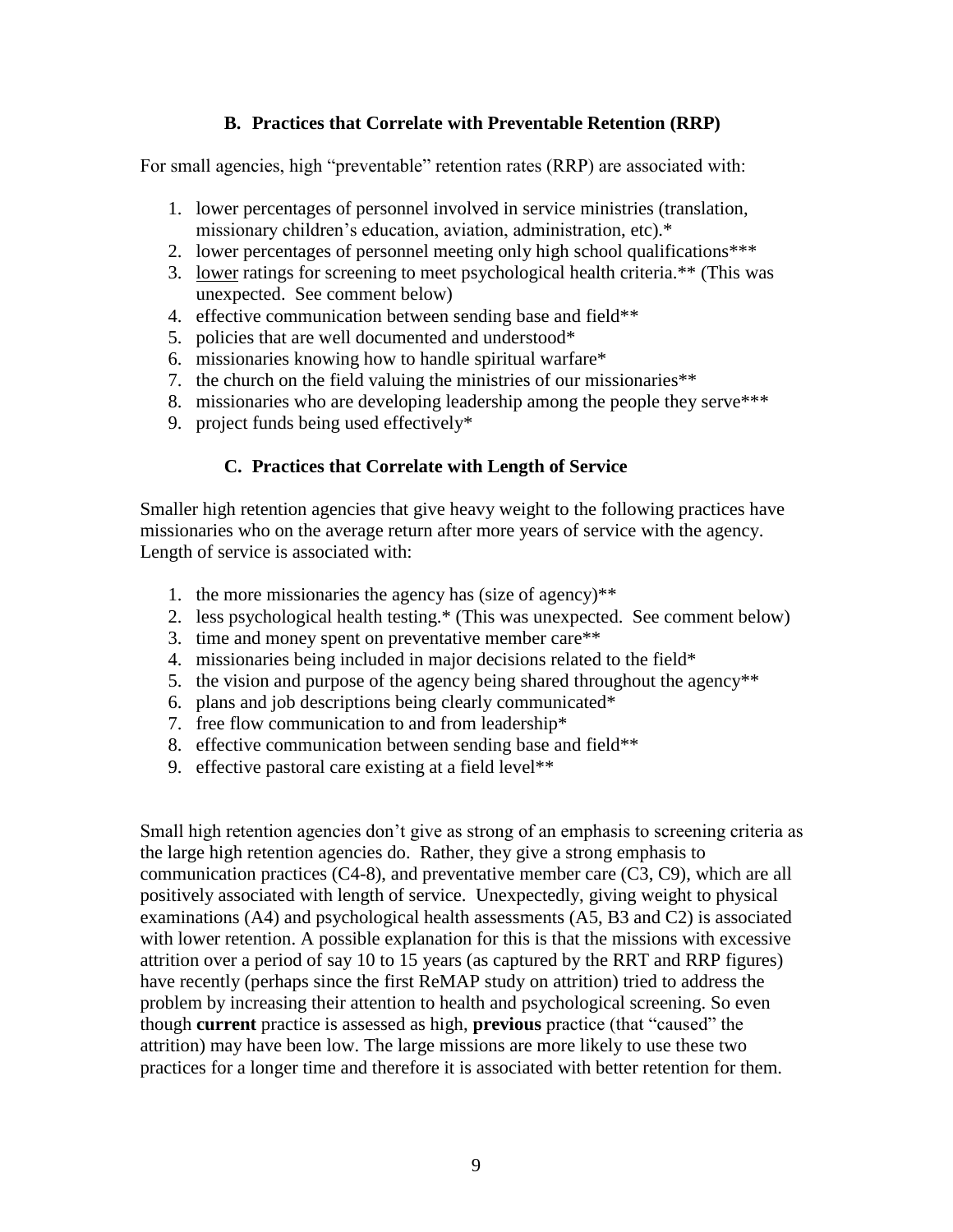Though small, these agencies still have a positive correlation with size. Those agencies that are increasing numerically have higher retention rates, giving support for the need of a critical mass of people and for the continued need for recruitment. By contrast, large high retention agencies don't have that correlation, suggesting that at a certain point (more than 100 members), the agency practices carry more weight than the number of people, when it comes to retention.

Small agencies also had a negative correlation with the agency age. This suggests that the older small agencies have a negative correlation with total retention, whereas younger smaller agencies correlate positively with total retention. In order for smaller agencies to grow, focusing on the practices that the reporting high retention small agencies emphasize may be a strategy for smaller agencies to get over the hump into a growth mode.

### **Factors Affecting Missionary Effectiveness**

Agencies were asked two open-ended questions about missionary effectiveness. First they were asked, "Which factors **contribute most** to your missionaries attaining their **on**  field objectives?" The agencies responses were:

- 1. Development of good relationships/team (32 agencies)
- 2. Commitment to the ministry (27 agencies)
- 3. Effective leadership with good supervision and accountability (25 agencies)
- 4. Clear objectives, goals and expectations that are agreed upon (24 agencies)

Second, agencies were asked, "Which factors **most hinder** your missionaries attaining their **on-field** objectives?" They answered:

- 1. Finances (30 agencies)
- 2. Family issues (28 agencies)
- 3. Relationship problems (27 agencies)

### **Questions for further discussion**

- 1. Apart from the high retention agencies, people are continuing to leave for preventable reasons (personal reasons, work or team related issues, dismissal), and that number has been gradually increasing over the past 20 years. Because these are "potentially preventable" issues, what can agencies do to reverse that trend, and thereby increase their overall retention rate?
- 2. Agencies experienced a lot of difficulty in filling out the survey, which is perhaps the reason for the low percentage of returns. Many agencies reported that they were unable to fill out the survey, and some did but did not fill in the last page of the survey, which asked for detailed records. That raises the question, "Are agencies keeping records in such a way that will allow them to know the retention issues? Do agencies know the career and developmental issues of their people?